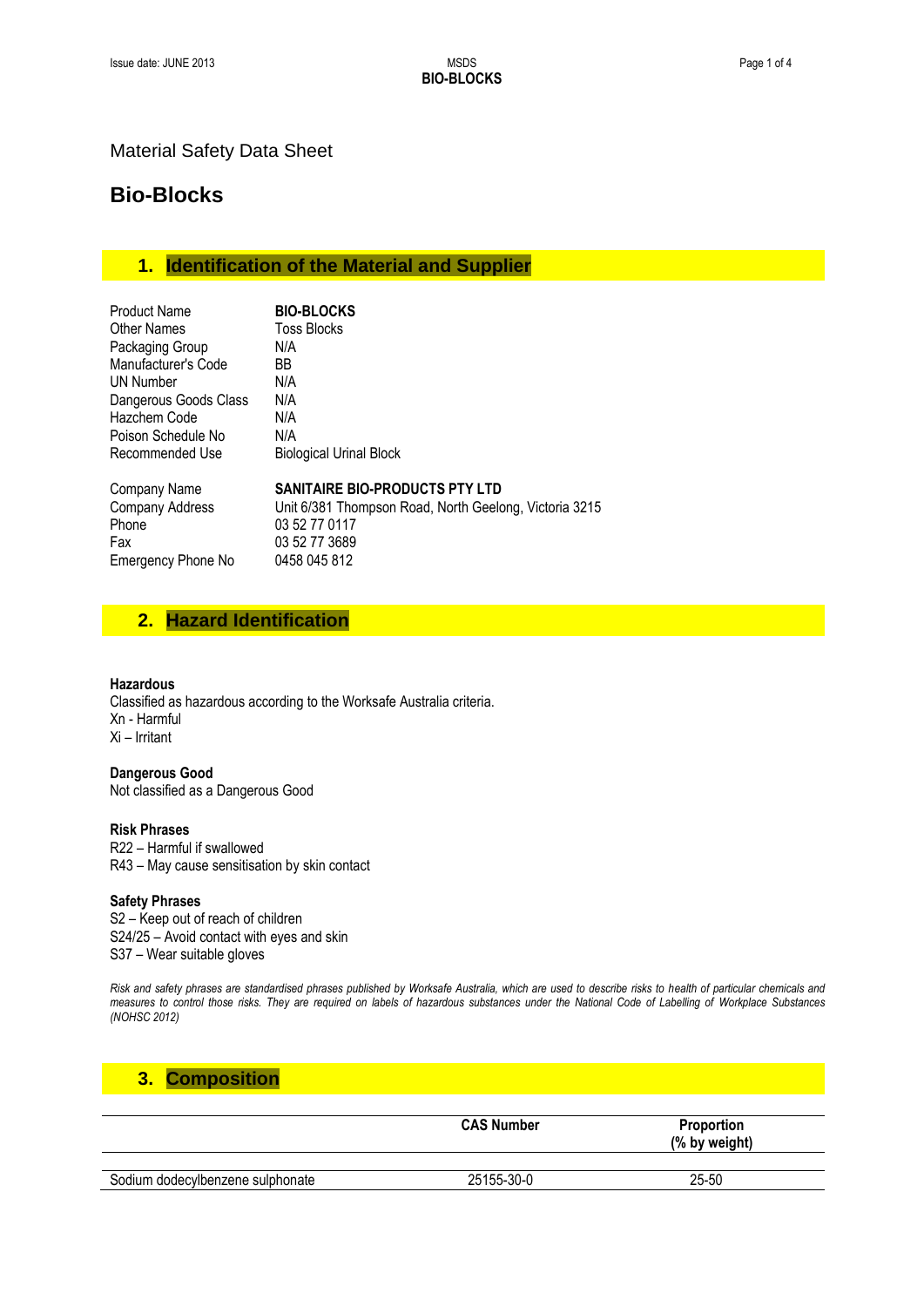**BIO-BLOCKS**

| Perfume                           |                          | $2.5 - 10$ |
|-----------------------------------|--------------------------|------------|
| Citral                            | 5392-40-5                |            |
| Citronellol                       | -                        |            |
| Geraniol                          | -                        |            |
| Limonene                          | $\overline{\phantom{0}}$ |            |
| Sodium Chloride                   | $\,$                     | 50-100     |
| Bacteria Species (Non pathogenic) | -                        | 2.5        |

### **4. First Aid Measures**

| Inhalation:<br>Skin Contact: | If affected, remove to fresh air, keep warm and at rest. Obtain medical attention in severe cases<br>Immediately remove all contaminated clothing. Wash skin with soap and water. In severe cases<br>obtain medical help |
|------------------------------|--------------------------------------------------------------------------------------------------------------------------------------------------------------------------------------------------------------------------|
| Eye Contact:                 | Irrigate thoroughly with plenty of water for 10-15 minutes. Obtain medical attention if irritation<br>persists                                                                                                           |
| Ingestion:                   | Do not give anything by mouth to an unconscious person. Wash out with water and give copious<br>amounts of water to drink. Do not induce vomiting. Seek medical advice if patient unwell                                 |
| Additional Information:      | Always launder contaminated clothing before re-use                                                                                                                                                                       |

### **5. Fire Fighting Measures**

Extinguishing Media: Water spray, foam, dry powder or CO2 Fire Fighting Protective: Full protective equipment including self-contained respiratory protection

### **6. Accidental Release Measures**

Avoid washings entering water courses Transfer to a container for disposal Dispose of under Local Authority Guidelines Small spillage: flush away with water

Caution: Spillages will prove slippery

# **7. Handling and Storage**

Handling: National Avoid eye contact and prolonged skin contact

Storage: Keep in original containers Keep tightly closed when not in use Do not store below 5<sup>0</sup>C degrees or above 30<sup>0</sup>C degrees

### **8. Exposure Controls / Personal Protection**

**Worksafe Australia Time Weighted Average Exposure Standard (mg/m<sup>3</sup> )**

#### No Occupational Limit Assigned

*The exposure standards for the individual constituents of BIO-BLOCKS are listed above. The Time Weighted Average (TWA) exposure standard is the average concentration of a particular substance calculated over a normal 8-hour working day, for a 5-day week. The exposure standard refers to airborne concentrations of substances to which it is believed that nearly all workers may be repeatedly exposed*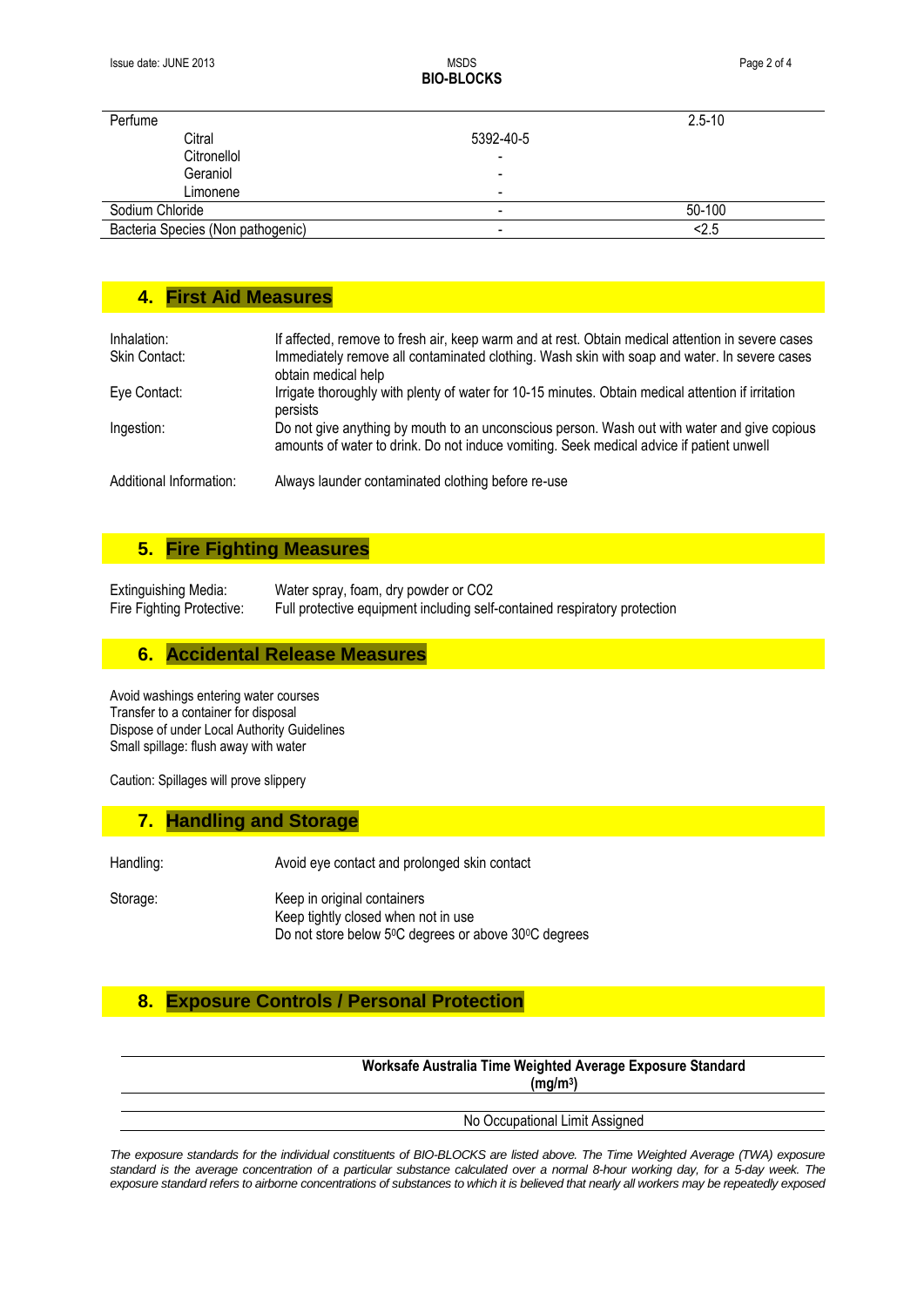# **BIO-BLOCKS**

day after day without adverse effect. (Worksafe Australia Exposure Standards For Atmospheric Contaminants In The Occupational *Environment, 3rd edition, 1995).*

#### **Personal Protective Equipment**

| Hand Protection: | Wear suitable gloves   |
|------------------|------------------------|
| Eve Protection:  | Wear suitable goggles  |
| Skin Protection: | Wear suitable overalls |

### **9. Physical and Chemical Properties**

| Form:                        | Solid          |
|------------------------------|----------------|
| Colour:                      | Blue           |
| Odour:                       | Citrus         |
| pH (Value)                   | 7.5 approx.    |
| <b>Boiling Point</b>         | 100c degrees   |
| <b>Melting Point</b>         | 0 degrees      |
| Flash Point:                 | Not Applicable |
| Flammable Limits             | Not Available  |
| Auto Ignition Temp.          | Not Available  |
| Oxidising Props.             | Not Available  |
| Vapour Pressures             | Not Available  |
| Density (g/ml)               | Not Available  |
| Solubility (water)           | Soluble        |
| Solubility (other)           | Not Applicable |
| <b>Partition Coefficient</b> | Not Available  |
| Pour Point (Deg C)           | < 0 degrees    |
| Viscosity                    | Not Available  |
|                              |                |

# **10.Stability and Reactivity**

Conditions to Avoid Extremes of temperature Materials to Avoid Strong acids, alkalis or disinfectants Hazardous Reactions Burning produces oxides of carbon

### **11.Toxicological Information**

Inhalation With normal use should not present a hazard Skin Contact May cause slight / mild irritation to sensitive skin Eye Contact May cause mild irritation Ingestion May cause irritation to the mouth, throat and digestive tract May also cause nausea

# **12.Ecological Information**

Contains Biodegradable Material

### **13.Disposal Considerations**